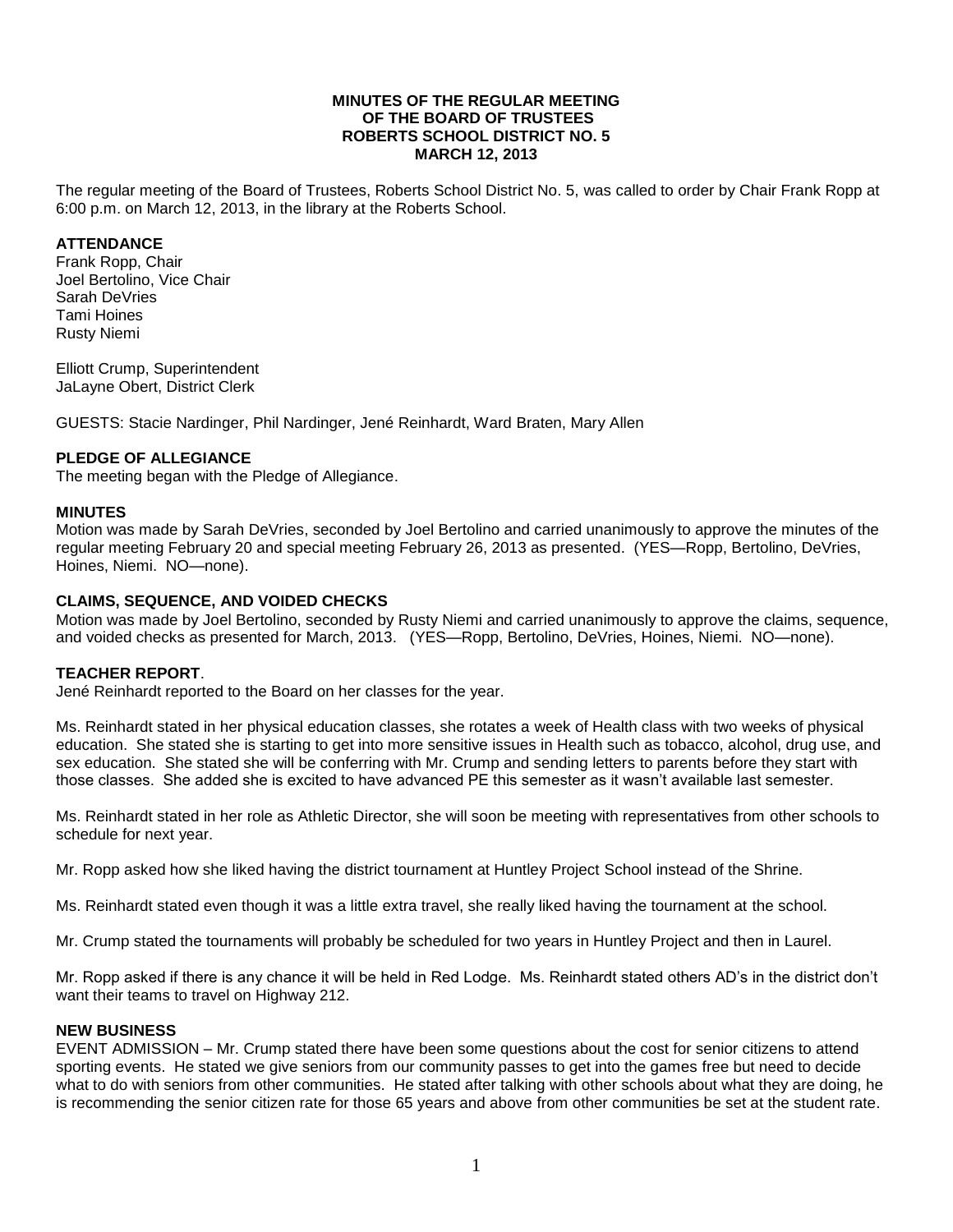Motion was made by Rusty Niemi, seconded by Joel Bertolino and carried unanimously to set the senior citizen rate for game admission to seniors from other communities who are 65 years and older at the student rate. (YES—Ropp, Bertolino, DeVries, Hoines, Niemi. NO—none).

ATHLETIC UNIFORMS – Ms. Reinhardt stated our athletic uniforms for basketball and volleyball are getting pretty worn and we probably should be looking at replacing them.

Mr. Crump stated we would usually wait until year-end to discuss this type purchase but we can get a 10% discount if we order now. He added the basketball uniforms would cost about \$6,000 as there are two colors for each team (boys and girls) and volleyball uniforms run around \$800.00.

Motion was made by Sarah DeVries, seconded by Tami Hoines and carried unanimously to approve the purchase of high school boys' and girls' basketball uniforms (light and dark for both teams) and volleyball uniforms for approximately \$7800.00. (YES—Ropp, Bertolino, DeVries, Hoines, Niemi. NO—none).

ATHLETIC CO-OP – Mr. Crump stated at the present time, we co-op with Fromberg for high school football and there have been questions about co-oping other sports.

Ms. Reinhardt stated at every meeting of athletic directors, the Fromberg AD asks if we can co-op more sports. She stated she was first opposed to the idea but when looking at the number of students participating, can see some advantages. She stated it would be nice to be able to have full junior varsity and varsity squads.

Mr. Ropp stated the Fromberg school board would like to co-op all the sports and they have a 14 passenger van that the coach can drive.

Mr. Niemi asked if co-ops are always for three years. Mr. Crump stated they are unless the combined number of students goes over the limit.

Mr. Crump stated it is vital that the community is involved in discussions of co-oping.

Mr. Ropp asked if there is a deadline for co-op requests. Mr. Crump stated there is but schools can put together a co-op any time they don't have enough students for a team.

Mr. Ropp stated we need to find a date in April to have a public meeting.

GYM FLOORS –Mr. Crump stated in order to set a date that works with our schedule for resurfacing the gym floors, we need to accept the bid. He recommended the Board accept the bid from Bruco, Inc. in the amount of \$2,995.20 for the new gym and \$1,591.20 for the old gym for resurfacing the floors.

Motion was made by Rusty Niemi, seconded by Sarah DeVries and carried unanimously to accept the bid from Bruco, Inc. for resurfacing the gym floors in the amounts of \$2,995.20 for the new gym and \$1,591.20 for the old gym. (YES—Ropp, Bertolino, DeVries, Hoines, Niemi. NO—none).

#### **PERSONNEL**

RESIGNATIONS – Mr. Crump stated he received letters of resignation from two staff members, Rezina Zeiler from her math teaching position and Kyle Neibauer from his elementary teaching position. Mr. Crump recommended the Board accept the resignations.

Motion was made by Sarah DeVries, seconded by Joel Bertolino and carried unanimously to accept the letter of resignation from Rezina Zeiler from her teaching position at the end of the 2012-2013 school year. (YES—Ropp, Bertolino, DeVries, Hoines, Niemi. NO—none).

Motion was made by Rusty Niemi, seconded by Sarah DeVries and carried unanimously to accept the letter of resignation from Kyle Neibauer from his elementary teaching position at the end of the 2012-2013 school year. (YES—Ropp, Bertolino, DeVries, Hoines, Niemi. NO—none).

Mr. Ropp stated both these teachers have done excellent jobs and will be tough to replace.

JOB POSTING – Mr. Crump recommended posting elementary and math teaching positions.

Mr. Ropp directed him to do so.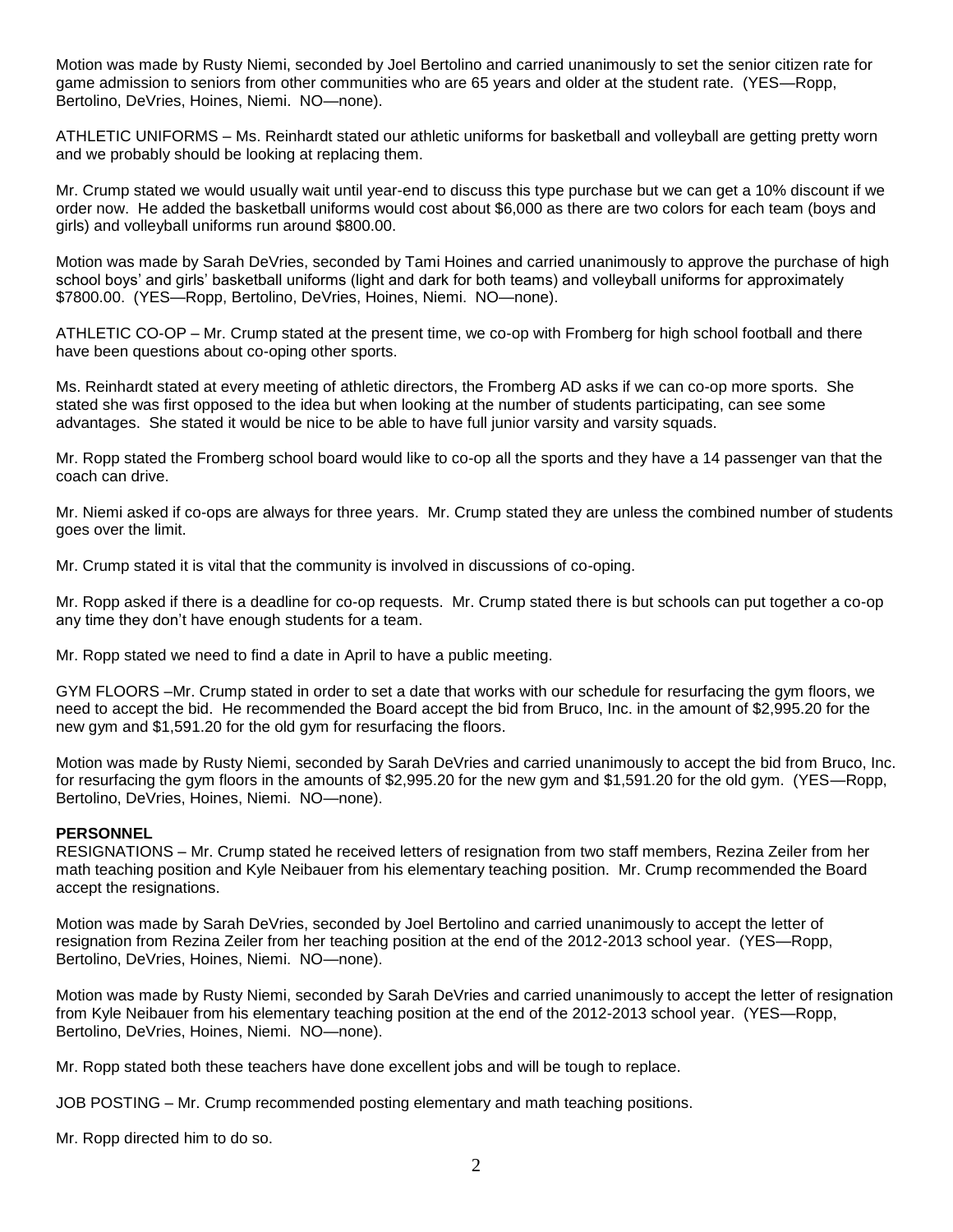#### **RECESS**

Mr. Ropp called for a short recess at 7:28 p.m. and returned the meeting to regular session at 7:33 p.m.

#### **PERSONNEL (cont.)**

SCIENCE REVIEW – Mr. Crump stated when changing Mrs. Nardinger's position for this year to half-time science and half-time counselor, it was agreed it would be periodically reviewed to work out any problems. He stated he and Mrs. Nardinger met in January and came up with some points that need to be resolved.

Mrs. Nardinger stated she has some very busy times of the year with CRT testing, counseling, and teaching science and some things are falling through the cracks or being accomplished right at the deadline. She stated she is spending much more time trying to do these two half-time positions than a normal teaching position requires.

Mrs. Nardinger stated things she sees as possible solutions is providing a substitute for her at the end of quarters and semesters, prioritizing and saying "no" more, and additional paid days at the end of the school year to complete projects.

Mr. Crump stated this is Mrs. Nardinger's first year of teaching science and it takes more preparation time for a new teacher than one following an established routine. He stated if the current arrangement continues, he needs to say "No" more often so Mrs. Nardinger doesn't take on so many projects.

Mr. Crump stated he can check with other schools to see if they give extended contracts to counselors.

Mr. Crump stated he sees the options as 1) leave as it is; 2) hire a half-time science teacher; 3) hire a half-time counselor; 4) hire a full-time science teacher.

Mr. Crump reminded the Board that according to the standards, the school is only required to have a quarter-time counselor. He stated a decision needs to be made by April and suggested he and Mrs. Nardinger sit down again and see if they can find a solution.

#### **TEACHER REPORT (cont.)**

George Nelson reported the fourth and fifth graders are getting ready to take the CRT exams. He stated he is very excited about the new math series and feels his students are now where they need to be in math.

Mr. Nelson stated he is planning on taking the annual field trip for elementary students to the museum in Cody and also hopes to have a field trip to an airport museum.

#### **NEW BUSINESS (cont.)**

TRUSTEE RESOLUTION TO CALL FOR ELECTION – Motion was made by Joel Bertolino, seconded by Rusty Niemi and carried unanimously to approve the attached Trustee Resolution Calling For An Election (see attached). (YES— Ropp, Bertolino, DeVries, Hoines, Niemi. NO—none).

2013-2014 BUDGET – Mr. Crump stated if there is no increase in school funding approved by the legislature, our budget would decrease by \$38,000 next year. He stated with anticipated increases in health insurance, salaries, and special education costs, the budget would be very tight and asked if the Board wants to consider running a mill levy.

There was no discussion on running a mill levy.

BUS – Mr. Crump stated we need to look at purchasing a new route school bus.

Mr. Ropp asked Mr. Crump to put out bids for a new bus.

#### **OLD BUSINESS**

SAFE ROUTES TO SCHOOL – Mr. Crump stated the Safe Routes to School project has been completed and he is doing the final paperwork for reimbursement.

CERTIFIED NEGOTIATIONS – Mr. Crump stated the teachers submitted a letter signed by nearly all the teachers appointing Stacie Nardinger and Crystal Wright as teacher representatives on the teacher negotiation committee.

REVIEW EMERGENCY PROCEDURES – Mr. Crump stated the hallway door to the computer lab has been shut and locked and students are entering through the door in the library, visitors are signing in, and we have run three lockdown drills in an attempt to increase security at the school.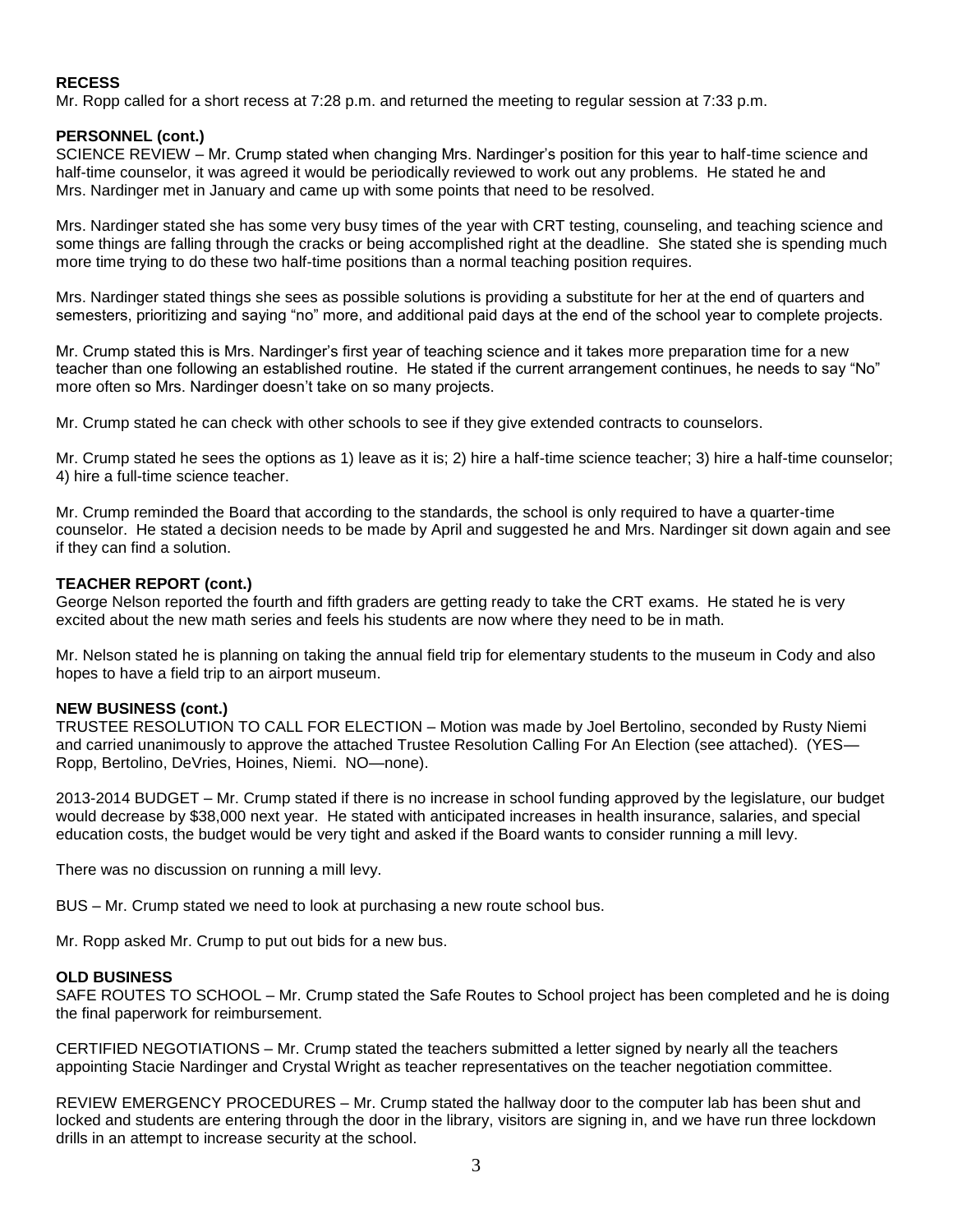### **SUPERINTENDENT REPORT**

SUPERINTENDENT SCHEDULE – Mr. Crump stated will be in Helena on March 18-19, 2013, for the Day of Advocacy

PROGRAM REPORT – Mr. Crump stated Parent/Teacher Conferences are scheduled for March 21, 2013.

Mr. Crump asked that the discussion on lawn care be tabled.

STUDENT UPDATE – Mr. Crump stated he is working with some of the lower performing students to try to increase their production.

\_\_\_\_\_\_\_\_\_\_\_\_\_\_\_\_\_\_\_\_\_\_\_\_\_\_\_\_\_\_\_\_\_\_\_\_\_\_\_ \_\_\_\_\_\_\_\_\_\_\_\_\_\_\_\_\_\_\_\_\_\_\_\_\_\_\_\_\_\_\_\_\_\_\_\_\_\_

#### **ADJOURNMENT**

Mr. Ropp adjourned the meeting at 9:00 p.m.

Board Chair District Clerk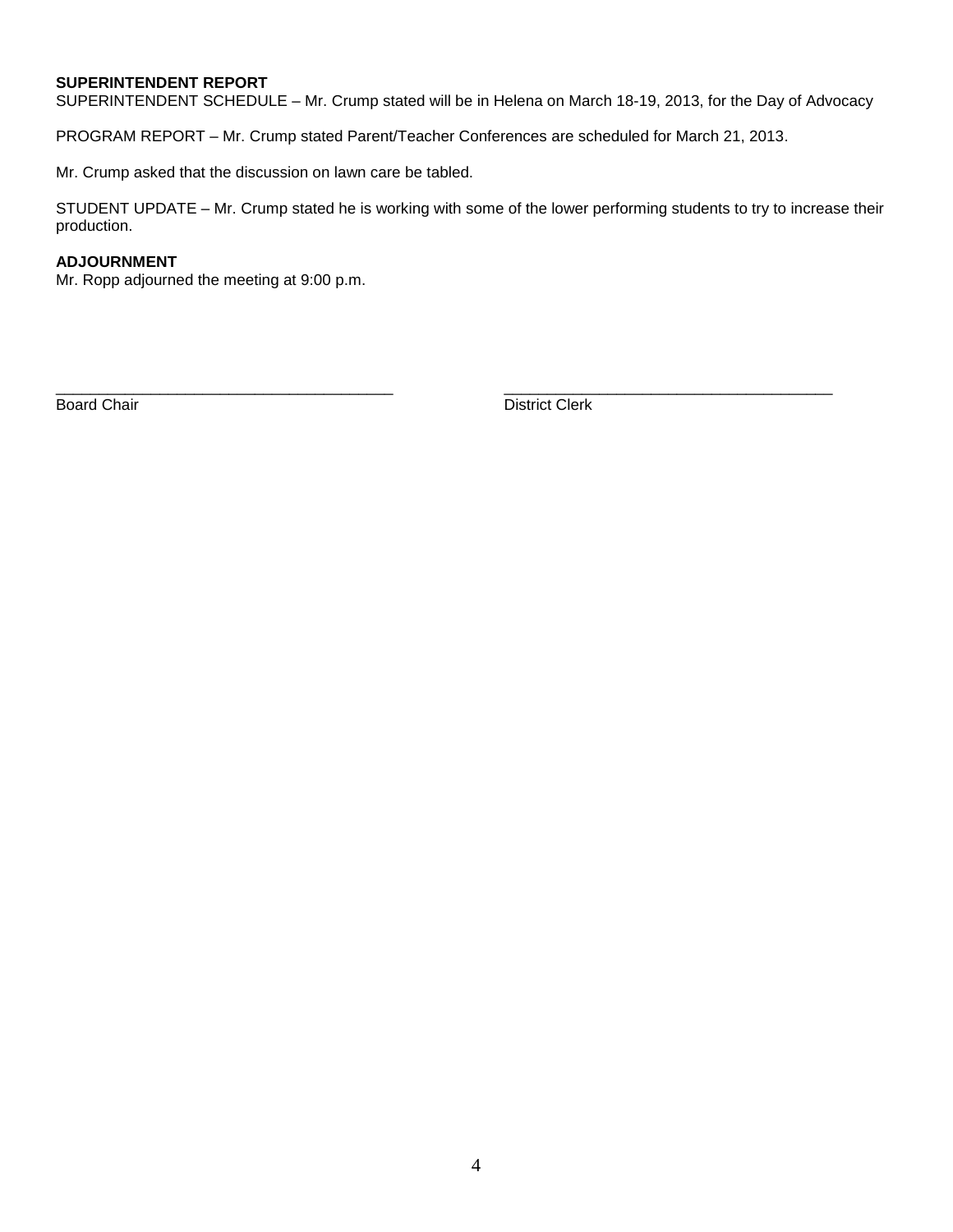## **TRUSTEE RESOLUTION CALLING FOR AN ELECTION**

BE IT RESOLVED, the Board of Trustees for Roberts School District No. 5, Carbon County, State of Montana, will hold the Annual Regular School Election on Tuesday, the 7th day of May, 2013, which date is not less than forty (40) days after the passage of this resolution.

The polls will be open from 12:00 noon until 8:00 p.m.

The purpose of the election is to elect one (1) trustee for a three-year term. Approval of additional levies to operate and maintain the Roberts School(s) for the 2013-2014 school year will also be requested. If it is later determined that any portion of the election is not required, the Board of Trustees authorizes JaLayne Obert, election administrator, to cancel that portion of the election in accordance with 13-1-304 and 20-3-313, MCA.

Three electors of this district who are qualified to vote at such election are hereby appointed to act as judges at the election at each voting place as follows:

| <b>Name</b>          | <b>Address</b>                      | <b>Voting Place</b>      |
|----------------------|-------------------------------------|--------------------------|
| <b>Barbara Stark</b> | PO Box 2075<br>Roberts MT 59070     | <b>Roberts Fire Hall</b> |
| <b>Sally DeSarro</b> | 25 DeSarro Road<br>Roberts MT 59070 | <b>Roberts Fire Hall</b> |
| Jane Zumbrun         | 8769 Hwy 212<br>Roberts MT 59070    | <b>Roberts Fire Hall</b> |

BE IT FURTHER RESOLVED, that the clerk of this school district is hereby directed to notify the above named election judges of their appointment and to notify the county election administrator of the date of holding said election, and request him/her to close registration and to prepare and furnish election materials as required by law. If any of these judges should not be able to serve, the election administrator will choose a replacement from certified judges.

No further proceedings were conducted relating to the election.

\_\_\_\_\_\_\_\_\_\_\_\_\_\_\_\_\_\_\_\_\_\_\_\_\_\_\_\_\_\_\_\_ \_\_\_\_\_\_\_\_\_\_\_\_\_\_\_\_\_\_\_\_\_\_\_\_\_\_\_\_\_\_\_ Print Name of Board Chair Signature of Board Chair Signature of Board Chair

\_\_\_\_\_\_\_\_\_\_\_\_\_\_\_\_\_\_\_\_\_\_\_\_\_\_\_\_\_\_\_\_\_\_\_\_\_\_\_\_\_\_ \_\_\_\_\_\_\_\_\_\_\_\_\_\_\_\_\_\_\_\_\_\_\_\_\_\_\_\_\_\_\_\_\_\_\_\_\_\_\_\_\_ Print Name of District Clerk Signature of District Clerk

DATED this 12th day of March, 2013.

20-20-201 and 13-19-202, MCA